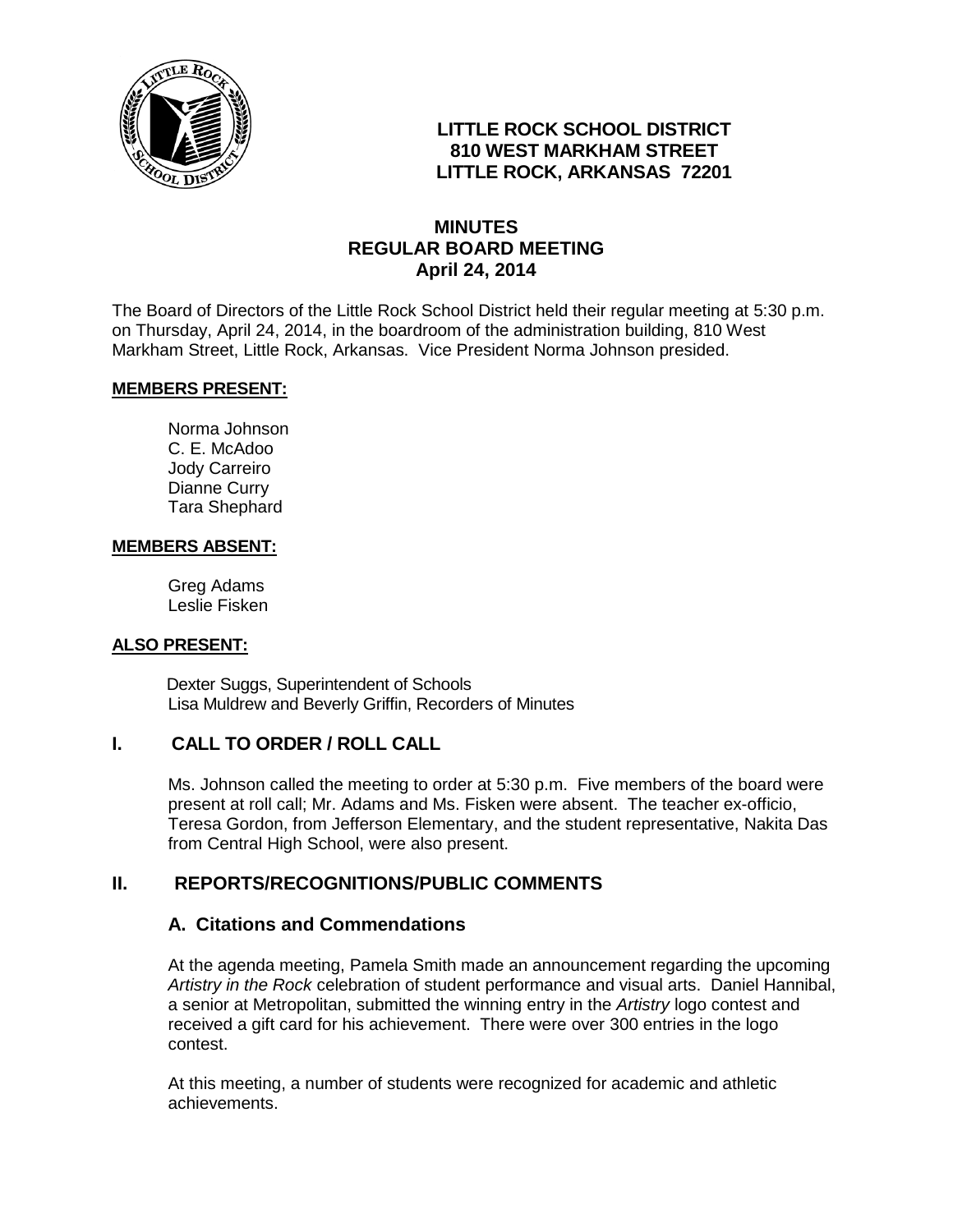- Tyler Mann, Central High School, 4-time National Champion in Wrestling, was recognized for previous awards and accomplishments including:

3-time USA National Champion, 4-time USA National Wrestling All-American, Fila Cadet All-American, 4-time Arkansas Wrestling State Champion, 4-time 6A-7A Conference Champion, 4-time Arkansas All-State Wrestler, 3-time Most Outstanding Wrestler Award at State, 3-time Arkansas Freestyle State Champion; 3 year Member Arkansas National Team, 2-time Win magazine Wrestler of the year, Army Midlands National Champion, 4 year Varsity Wrestling Captain, 3 year Varsity Cross Country, 3 years Varsity Track, and 2 years Varsity Football,

- Six students from the Central High School swim team and their coaches were recognized. It was noted this was their third year getting runner-up to Bentonville High. Present were: Coaches: Mary Jo Heye and Adele Simmons; Team members: Blair Bish, Marquez Dean, Christopher Heye, Thomas Heye, Alex Tytarenko, and Lucas Utley. Their sponsor is Kim Burleson
- The Parkview Patriots boys' and girls' basketball teams were introduced and congratulated on their performance in the State Championship finals. It was noted the boys' team ended their year 14-0.
- Students who participated in the UAPB Saturday STEM Program were introduced.
- The student ex officio representative, Nikita Das, and teacher ex officio, Teresa Gordon, were presented certificates of appreciation for their service.

#### **B. Partners in Education**

Debbie Milam announced the upcoming ViPS Evening for the Stars to be held on Tuesday, April 15<sup>th</sup>. It will be held at the Scimitars Shrine Temple on the I-30 frontage road.

One new partnership was presented for the board's approval:

- **Cloverdale Middle School**, represented by *Dr. Angela Dallas*, in partnership with **Bridge to Success**, represented by *Rev. Ronald Wilkerson*

#### **C. Remarks from Citizens**

**Nancy Settle**, a teacher at McClellan since 1987, requested assistance with concerns she has at McClellan High School. She stated that faculty members are being bullied by the building administrator, and students are being given the authority to be abusive to teachers. Teachers don't feel safe in their classrooms, and administrators are not responding to their concerns.

**Mike Reynolds**, a special education teacher at Hamilton Learning Academy, requested assistance at Hamilton Learning Academy; he provided a list of concerns to the board members for review and follow up.

**Richard Reynolds**, a special education teacher at Hamilton, requested assistance for handicapped students in the LRSD. He believes the LRSD is failing our disabled children. The IEP process isn't being followed and compliance issues are being ignored.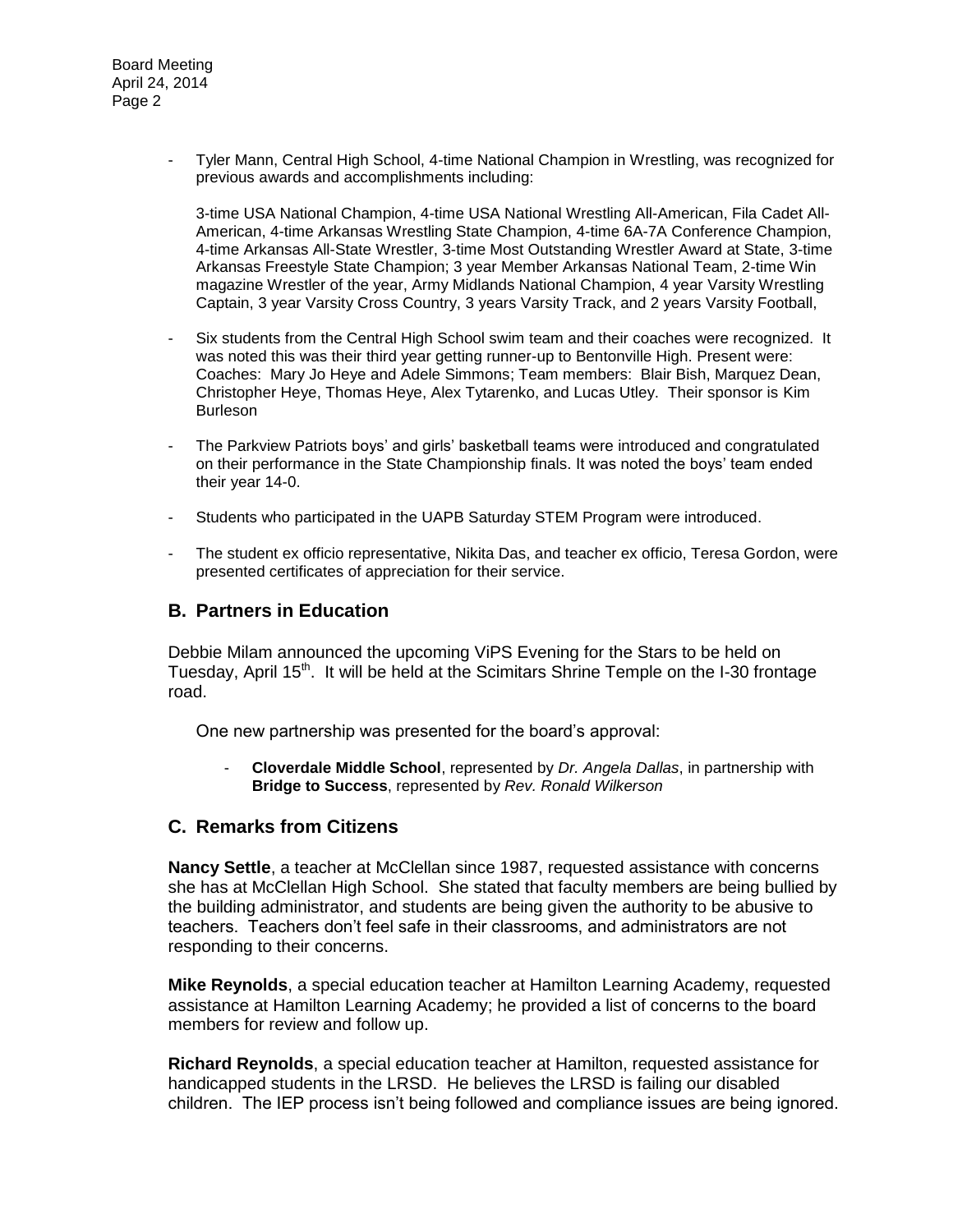**Dustin Dearman** congratulated the Board for jumpstarting the STEM program; he expressed concern and asked questions regarding the proposed middle school in West Little Rock and where the Board was in planning for that area of town.

**John Walker** called the District "dysfunctional," and continued by calling the schools abysmal. He expressed concern that comments from the public receive no response and he asked the Board to develop a policy and procedures for addressing citizens concern.

**Sherita Williams**, a Hall High parent, expressed concern regarding an incident with a security guard at that school. She provided a written summary for board review.

**Nicole Gilbert**, parent of a student at Hamilton Learning Academy, expressed concerns regarding parent notification of situations involving her child. She believes her child is being harassed over incidents that happened at school previously. She doesn't believe the students at Hamilton are safe in their learning environment.

**Sonya Juniel** expressed concern with the behavior of staff at Hall High School. She doesn't believe the principal is taking parents' concerns seriously. She expressed concern regarding the lack of parental involvement at Hall.

**Andre Guerrero**, representing the members of the League of United Latin American Citizens (LULAC) also expressed concerns with Hall High School and plans for serving Latinos in the Newcomers' Centers. Additional teachers are needed to be trained to serve the population of students who are identified as ESL. He requested a plan of action within 60 days from the Board and Superintendent.

## **D. Donations of Property**

Nakita Das, student ex officio, read the list of recent donations to the district. Mr. Carreiro made a motion to accept the donations; Ms. Curry seconded the motion and it **carried unanimously**. The donations are listed in the following chart:

| <b>SCHOOL/DEPARTMENT</b>      | ITEM                               | <b>DONOR</b>                 |
|-------------------------------|------------------------------------|------------------------------|
| Pulaski Heights Middle School | \$40.00 cash to the Testing        | Nikolai and Leslie Fisken    |
|                               | Program for snacks for ACTAAP      |                              |
| Pulaski Heights Middle School | \$60.00 cash to the Testing        | Jeffrey and Allison Hatfield |
|                               | Program for snacks for ACTAAP      |                              |
| Pulaski Heights Middle School | \$25.00 cash to the Testing        | Darren and Laura Reeves      |
|                               | Program for snacks for ACTAAP      |                              |
| Pulaski Heights Middle School | \$50.00 cash to the Testing        | Samuel and Shelly Rayburn    |
|                               | Program for snacks for ACTAAP      |                              |
| Stephens Elementary School    | \$500,00 cash for student          | Mr. Billy Shore, Founder of  |
|                               | incentives, awards, snacks, and/or | Share Our Strength           |
|                               | special recognition                |                              |

#### **DONATIONS**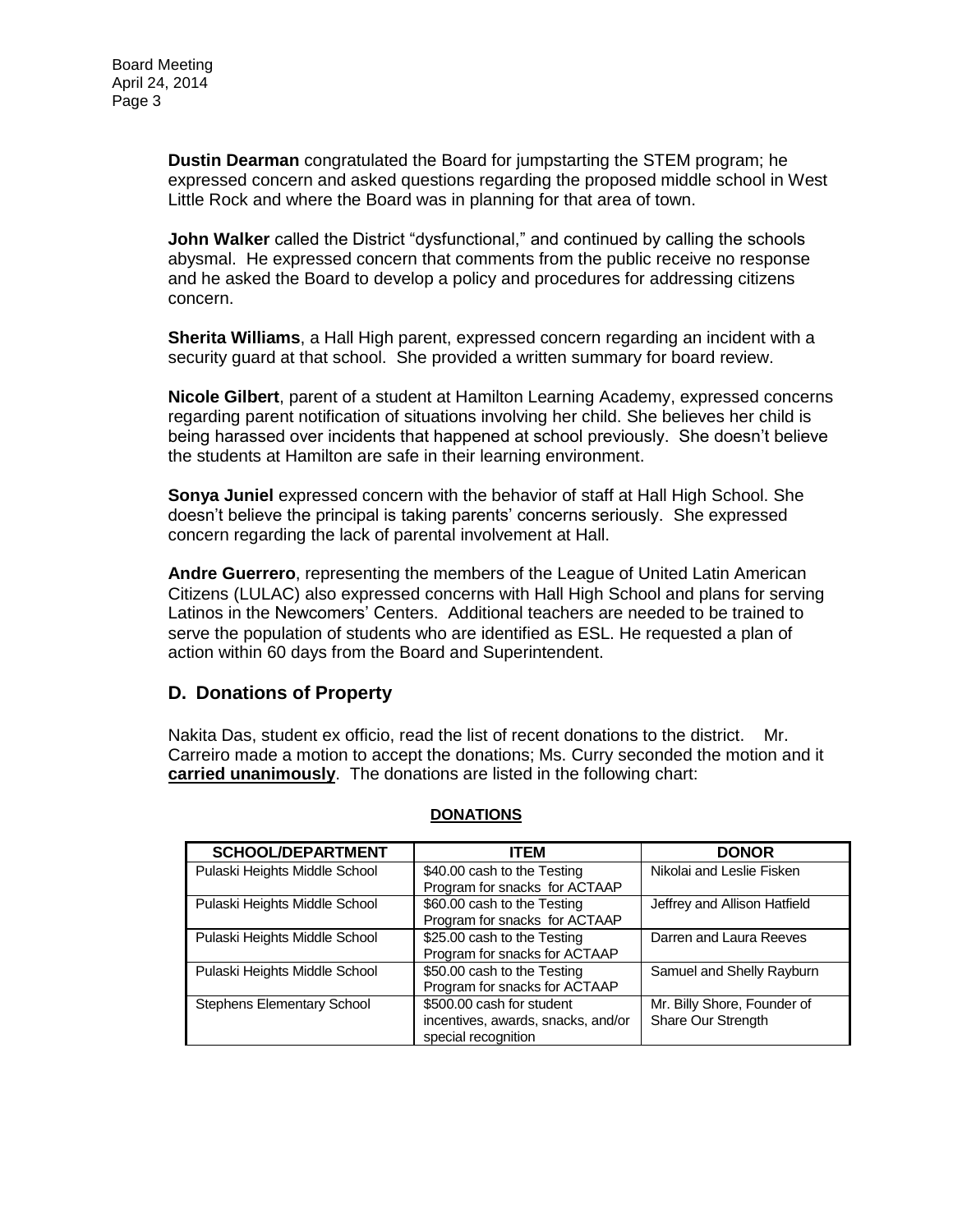| <b>SCHOOL/DEPARTMENT</b>                 | ITEM                                                                                                       | <b>DONOR</b>           |  |
|------------------------------------------|------------------------------------------------------------------------------------------------------------|------------------------|--|
| Metropolitan Career Tech Center          | Sponsor participation fee for the<br>Cooking up Change National<br>Cooking Contest valued at<br>\$10000.00 | The PEW Foundation     |  |
| Operations and Maintenance<br>Department | Donation of two 17" wheels for<br>Chevy or GMC truck valued at<br>\$560                                    | Peter and Nancy Kousta |  |

# **E. Little Rock PTA Council**

No comments

## **F. Little Rock Education Association**

Cathy Koehler addressed the board regarding the LREA Custodial Agreement and communication among district administration and the negotiating team. She also addressed specific sections of the Student Handbook related to 45-Day removals of children and students who make obscene gestures and physical or verbal abuse towards personnel. She provided handouts regarding her concerns.

# **IV. REPORTS AND COMMUNICATIONS**

## **A. Remarks from Board Members**

**Ms. Shephard** commented on Mr. Walker's concerns related to feedback from the district and agreed the Board and administration needs to do a better job of responding to concerns brought forth in Board meetings. She acknowledged Ms. Koehler's concern with students' behaviors, but stated she would not condone criminalizing students for their language or minor misbehavior. She had attended the spring play at Parkview, and thanked Mr. Booth and the students for their success.

**Mr. Carreiro** announced that he had spent much of the day at the Metroplex where students participating in 'Artistry in the Rock' were present. He commended the district staff members who had worked to coordinate the efforts this year and he reminded listeners to attend the Friday evening event where they will have an opportunity to purchase student artwork and support the LRSD arts scholarship fund. He also stated he had some ideas for providing follow up by the Board and administrators when the citizens comments require a response. He suggested a discussion at the agenda meeting to determine how best to ensure follow up.

**Mr. Mc Adoo** stated we should focus on "living language" and speaking life into situations by working together to ensure our children graduate from high school, and encourage each other in the present to prepare for the future. Regarding concerns expressed before the Board, he suggested a 24-hour time to reply to those people who bring questions and concerns.

**Ms. Curry** thanked the other board members for their comments and "dittoed" their remarks. She thanked the speakers who brought their concerns, and she agreed the board should have a policy for responding to questions and concerns. She thanked the custodial group who were present.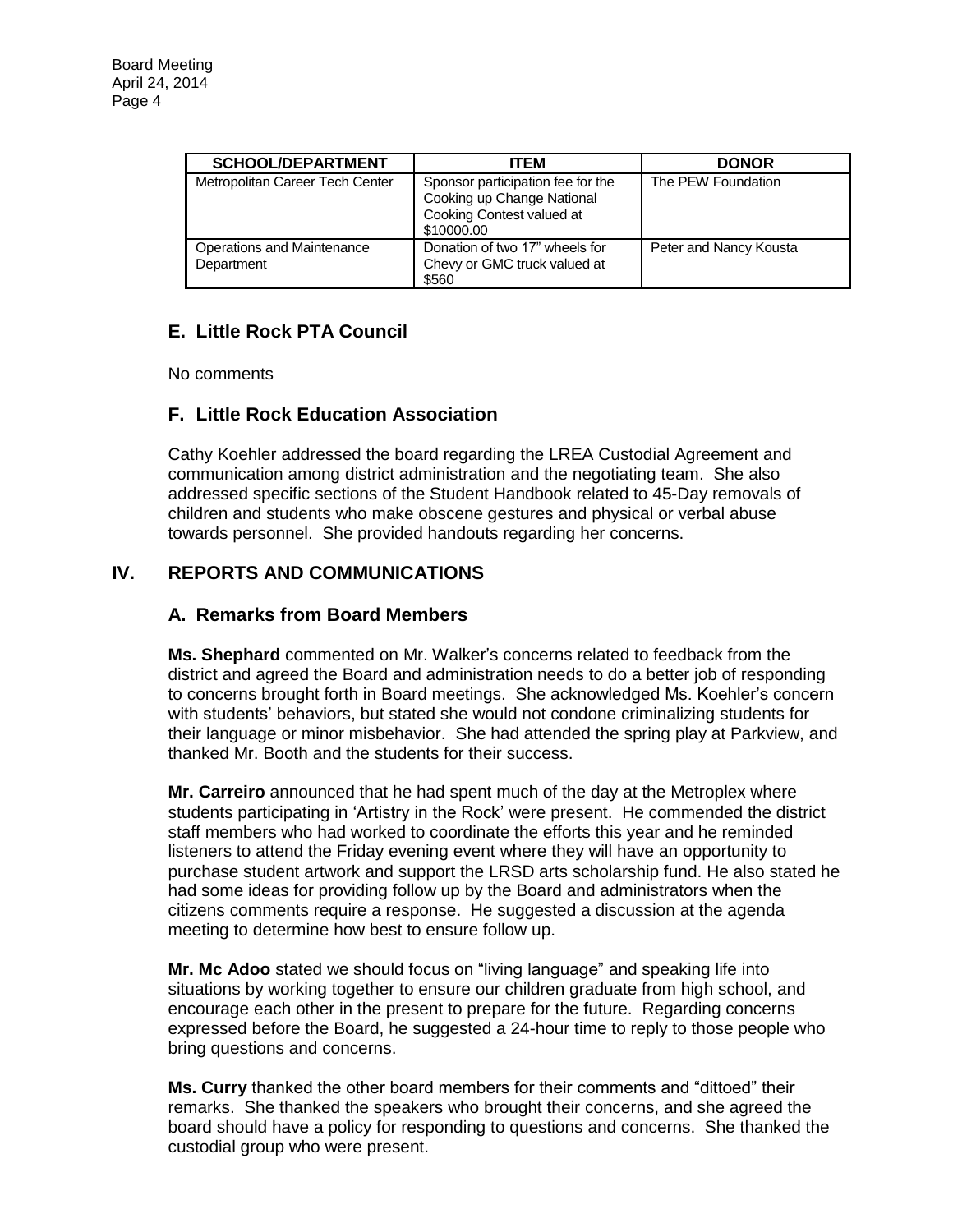**Ms. Curry** also thanked Dr. Andre Guerrero for his statement and concern for the Latinos in the district. She asked the audience to make a difference by being involved in the lives of the children in the District.

**Ms. Johnson** expressed appreciation for the comments made. She asked listeners to help by building relationships and removing barriers that hinder student success. It is important to find what will work to reach the students where they are, and access each individual situation to find what will work.

## **B. Legal Update**

Mr. Heller spoke briefly regarding the pending decision to be made by the Arkansas Department of Education regarding Quest Charter School's request to relocate the school. Quest purchased a building for \$3.9 million prior to receiving approval for the move. The charter authorizing panel has agreed to review the request to move, but the final decision will be made on May  $8<sup>th</sup>$ . There were major concerns regarding incorrect statements made to the charter authorizing panel and conflicting information in their application.

He also reported that the Magnet Review Committee and the Office of Desegregation Monitoring were both winding down their operations in light of the release from desegregation monitoring. Pulaski County will report periodically to the State Board of Education, and there will be additional review of the formation of a school district in Jacksonville.

In response to a question from Ms. Curry, Mr. Heller reported he is working with Dr. Fields on the development of a policy and guidelines for LRSD school choice options. A process is in place, and students are applying to enter or leave the district based on the school choice laws.

## **C. Update: Facilities Review – Fanning Howey**

Carl Baxmeyer and Troy Glover were present at the agenda meeting to provide a brief overview of the upcoming community meetings to be held in all schools. They discussed the planning process and stated another worksession with the board would be held after completion of all community meetings.

## **D. Update: Hamilton Learning Academy and Alternative Program Mental Health**

Willie Vinson, coordinator at HLA presented an overview report of the services provided to students assigned to Hamilton Learning Academy. Lisa Williams, the district's mental health coordinator was also present.

Board members requested information by race and gender on the recidivism rate and a follow up on where students go once they exit the program at Hamilton. Are they successful in their return to school or do they drop out? How many get their diploma or a GED? Information was to be provided in the next Friday update to the board.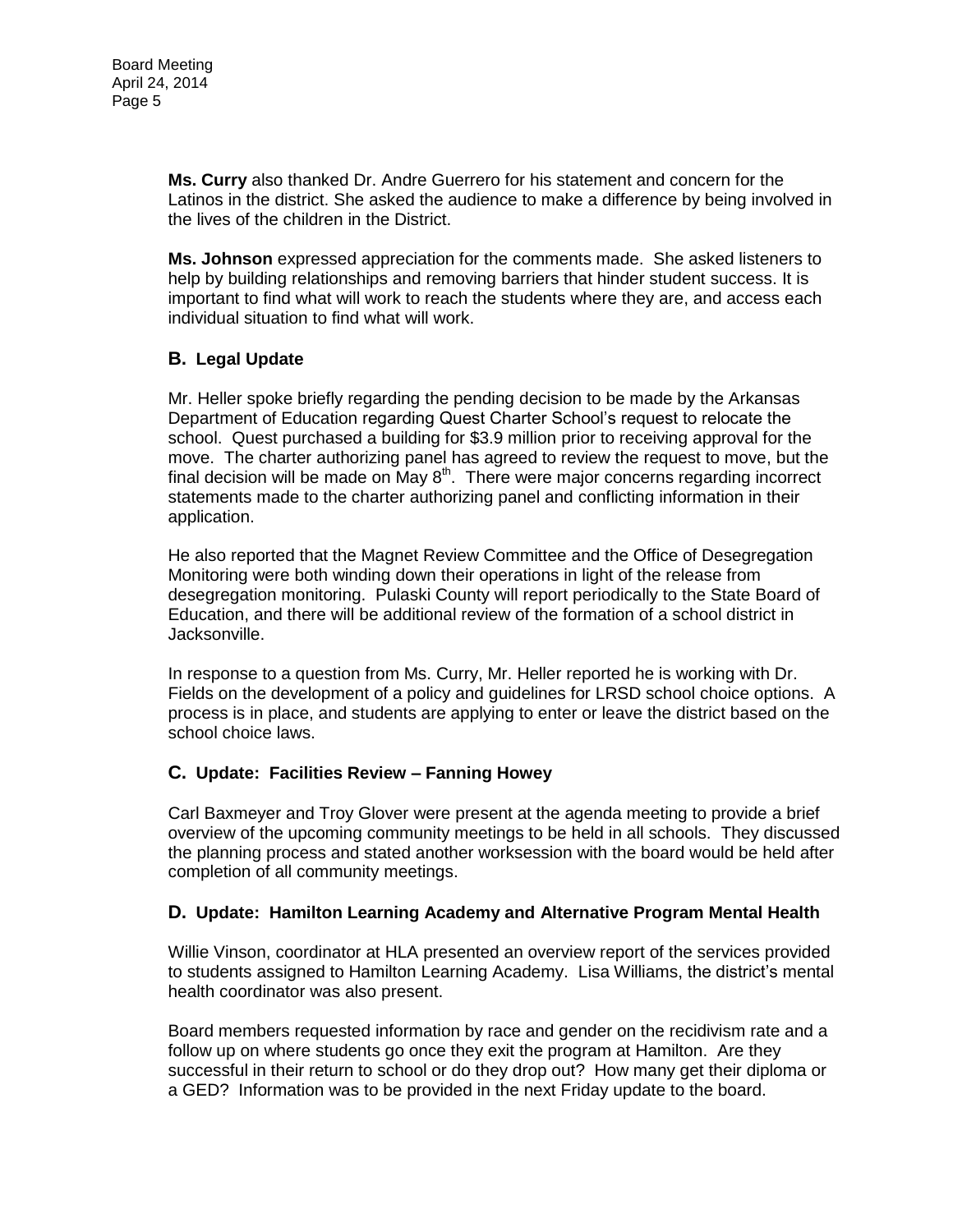#### **E. Update: Geyer Springs and Forest Heights**

Sadie Mitchell reported on progress made in the planning for Geyer Springs GT Academy and Forest Heights STEM Academy. Project Lead the Way grants were funded which will help set up classrooms. The position of principal has not been filled, and the application process has been reopened. Interviews are also being held for the assistant principal positions.

#### **F. Discussion: Professional Negotiated Agreement for Custodial Educational Support Professionals**

A draft of the PN Agreement for Custodial Employees was provided for the Board's review. Dr. Suggs did not recommend approval at this time, and asked the board to wait until the document was fully reviewed and edited into final form.

Board members considered approval in its' unfinished form, with Mr. McAdoo making a motion to approve. Ms. Curry seconded the motion. There was additional discussion whereby Mr. McAdoo and Ms. Curry withdrew their motions.

The final revisions will be made and the administration will present the agreement for approval at a special meeting after the agenda meeting in May. Mr. Carreiro requested copies of the terms of agreement that have been signed by each side.

#### **III. CONSENT ITEMS**

The Student Handbook Revision was listed with the consent items. Ms. Curry asked for it to be placed on the agenda for additional review and discussion in May.

Mr. McAdoo asked for the regulations on the dress code to be discussed further at the agenda meeting.

Mr. McAdoo moved to approve the remainder of the consent items. Ms. Shepherd seconded the motion, and it **carried unanimously**.

#### **A. Minutes**

Minutes from meetings held on March 20<sup>th</sup>, April 10<sup>th</sup>, and April 17<sup>th</sup> were attached to the agenda.

## **B. Second Reading: Board Policy KFA Joint Use of District Facilities**

The administration recommended adoption of Board policy KFA – Joint Use of District Facilities on second reading. This policy regulates collaborative use of LRSD facilities by local government agencies, colleges, universities, and/or community organizations during non-school hours.

In January 2014, the district was awarded two Joint Use Agreement Grants through the Arkansas Department of Education. As part of the grant process, a Joint Use of Facilities policy was to be developed. The two funded projects include: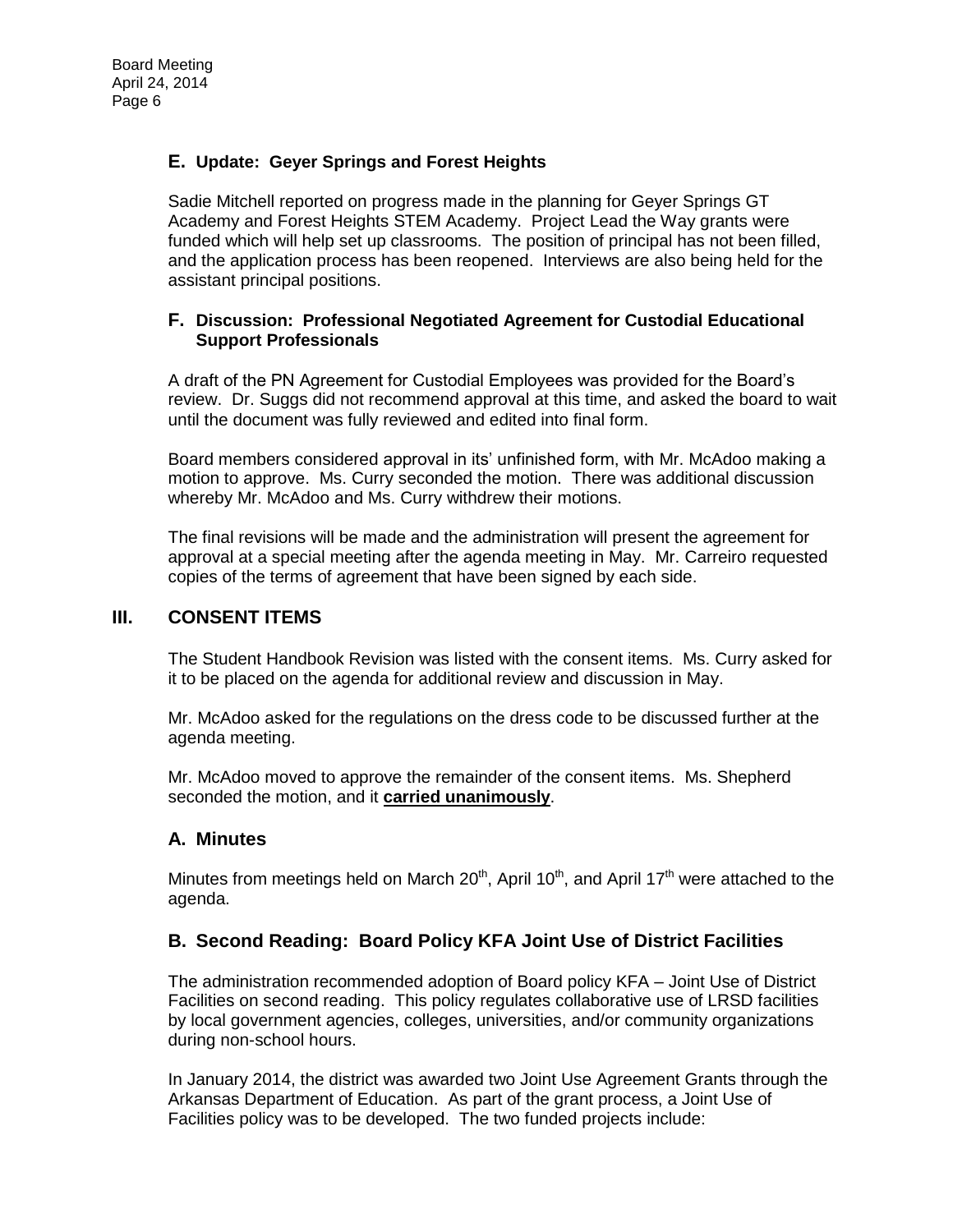- Mabelvale Middle School in partnership with the Federation of Latino Basketball. Funded at \$28,000 for repair to the gym floor.
- Gibbs Magnet School in partnership with the City of Little Rock Parks and Recreation. Funded at \$13,000 to construct an oval walking track around the open practice field between Dunbar and Gibbs.

Linda Young was present to respond to questions. The proposed policy was approved on first reading at the March meeting. Administration recommended second reading approval, which was granted with the consent agenda.

## **C. Student Handbook Revisions**

Proposed revisions to the student handbook were presented to the board for review. Dr. Fields responded to questions. It will be on the agenda again for discussion and review at the May board meeting. It was not approved with the consent agenda.

#### **D. Personnel Changes**

General personnel changes were printed in the Board's agenda. In addition, recommendations for administrative appointments were presented for approval. Approval was granted by consent.

#### **E. Second Reading: Policy Revision – Board of Education Policy DJF Minority and Women Owned Enterprises**

To comply and be consistent with the laws of the State of Arkansas, the existing policy *DJF Minority and Women Owned Enterprises* required revision to add a category "service-disabled veterans" to the Minority definition within contracts.

The policy was approved on first reading at the March board meeting. The administration recommended second reading approval. Approval was included in the consent agenda approval.

## **F. Board Regulation: GBEBA Staff Dress Code**

Regulations for the administration of policy GBEBA were attached to the agenda. Board approval is not required. Mr. McAdoo requested additional discussion at the May meeting.

#### **G. Internal Auditors Report**

Mr. Becker's month report was included in the Board's agenda. No approval was required.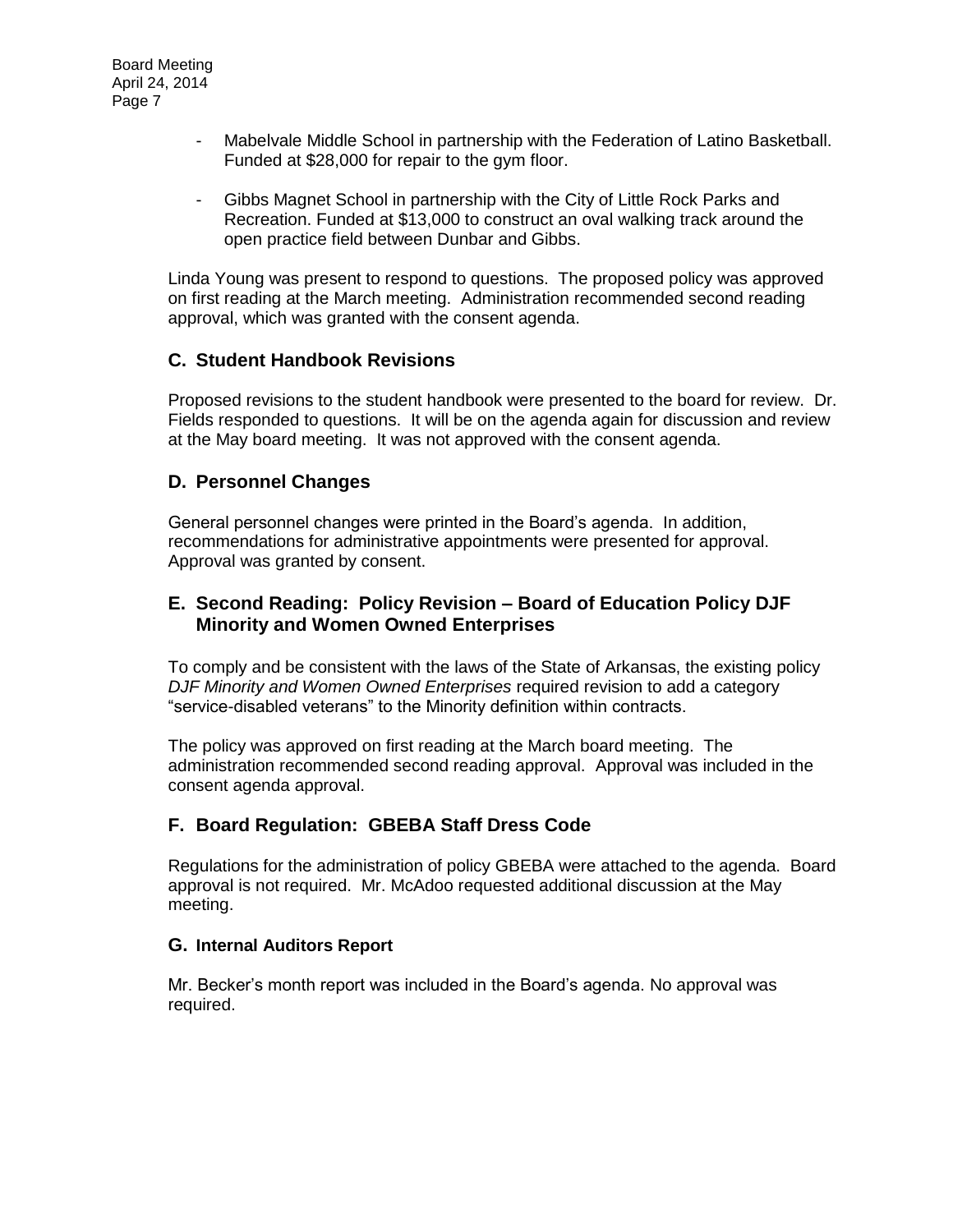## **IV. BOARD POLICY AND REGULATIONS REVIEW**

#### **A. First Reading: Board of Education Policy Revisions: BEB Special School Board Meetings; BEDDB Suspension of Rules of Order; BEDF Voting Method**

The revisions to LRSD policies regarding voting methods remained on the table. An opinion has been requested from the State Attorney General to determine if LRSD policy, State Law, and Roberts' Rules of Order are in conflict.

## **V. EDUCATIONAL SERVICES**

## **A. Arkansas Department of Education Grant Submission: 21st Century Community Learning Centers**

Ms. Linda Young attended the agenda meeting to present a summary of the applications for 21<sup>st</sup> Century Community Learning Centers grant applications to the Arkansas Department of Education. If funded, community learning centers would be initiated at Hall High School, JA Fair High School, and Cloverdale Middle School. These are fiveyear grants would begin in September 2014, providing before school, after school, summer enrichment, and Saturday School opportunities.

Mr. Carreiro moved to approve submission; Mr. McAdoo seconded the motion and it **carried unanimously**.

## **VI. FINANCE & SUPPORT SERVICES**

## **A. Budget Update**

Mr. Bailey reported briefly, and commented on expected decreases in federal funding and Title I. A budget worksession will be held within a few weeks for a more in-depth review of the expected reductions in operating funds. The May 1 budget worksession was set for 5:30 p.m.

## **B. Minority and Women Business Enterprise (MBE/WBE) Monthly Report**

The monthly MWBE report was included in the Board's agenda.

## **C. Monthly Financial Statements**

The monthly reports were included in the agenda.

## **VII. CLOSING REMARKS**

## **A. Superintendent's Comments**

Dr. Suggs reported that recommendations for assistant principals for Forest Heights STEM Academy would be made at the May agenda meeting. He closed by encouraging parents to read to their children every day.